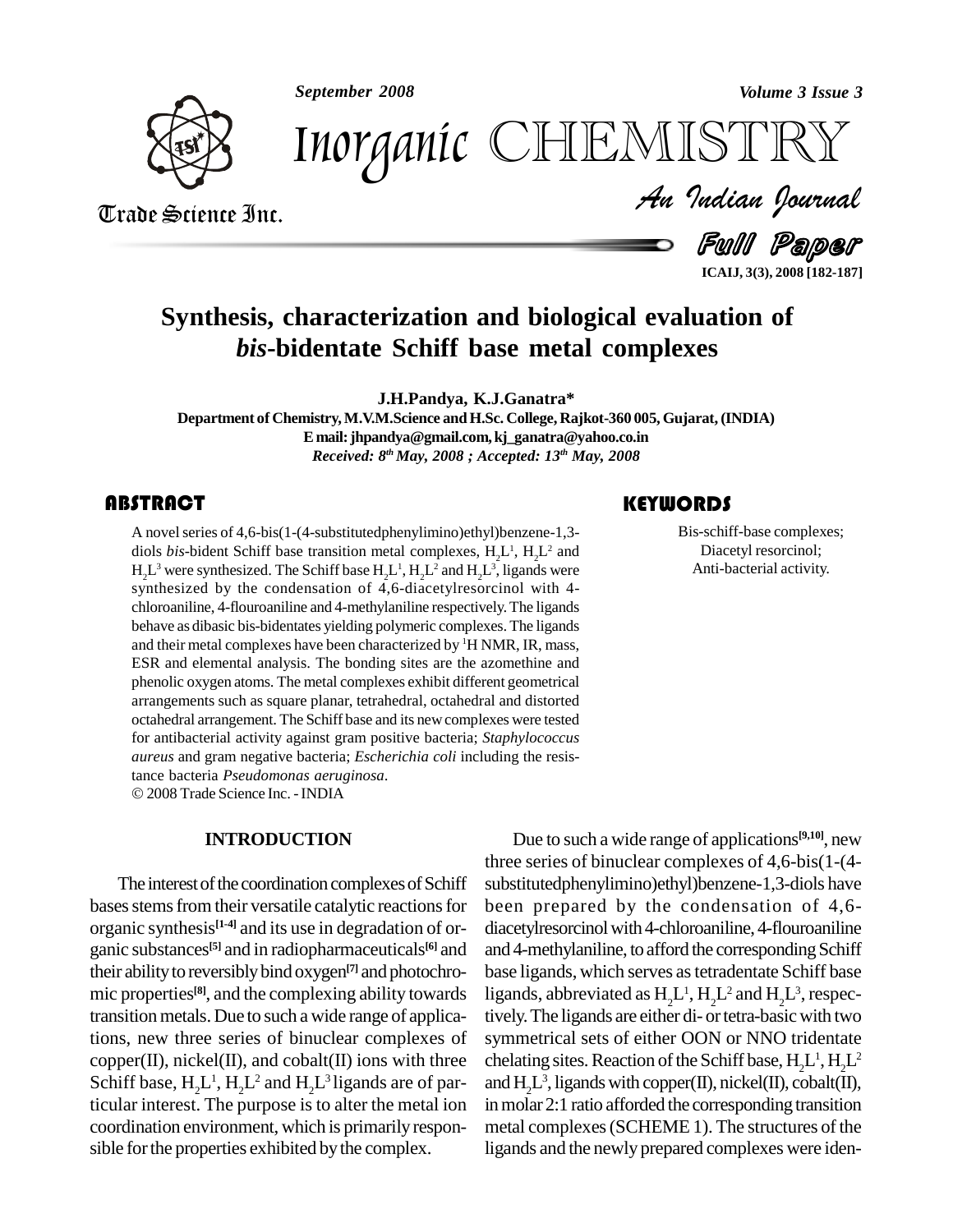## Full Paper



**SCHEME2:General reaction for Schiff base ligands**

tified by elemental analyses, infrared, electronic, mass, <sup>1</sup>H-N.M.R. and ESR spectra as well as thermal gravimetric analysis (TGA). The bonding sites are the azomethine and phenolic and alcoholic oxygen atoms, the metal complexes exhibit different geometrical arrangements such as tetrahedral, octahedral and distorted octahedral arrangement. The biological evaluation of the ligands and metal complexes against some pathogenic bacteria are also reported **[23]**.

#### **EXPERIMENTAL**

#### **Materials**

4,6-Diacetylresocinol was synthesized according to the literature method<sup>[11,12]</sup>. Copper(II), nickel(II) and  $N1(II)$ . cobalt(II) were used as nitrate salts and were Merck or BDH. Organic solvents EtOH, absolute EtOH, MeOH, acetone, dimethylformamide (DMF) and dim ethylsulfoxide (DMSO) were reagent grade and were used without further purification.

### **Synthesis of the Schiff base ligand**

The Schiff base,  $H_2L^1$ ,  $H_2L^2$  and  $H_2L^3$ , Ligands were synthesized by adding 4,6-diacetylresorcinol (4.85g, 25.0mmol) dissolved in hot absolute EtOH  $(20cm<sup>3</sup>)$  to 4-chloroaniline  $(6.37g, 50.0mmol)$ , 4flouroaniline (5.55g, 50.0 mmol) and 4-methylaniline (5.35g, 50.0mmol) respectively, in absolute EtOH (20cm<sup>3</sup>). The reaction mixtures were heated to reflux for 3h. The products obtained were filtered off and washed several times with a few amount of EtOH then **R**  $\Box$  **R** ether and air dried. The products were kept in a desiccator until used. Recrystallization was carried out in EtOH. The yields were  $8.4 \text{ g}$  (75%), for  $H_2L^1$  and 7.8g<br>(75%) for  $H_2L^2$  and  $H_2L^3$ . m.p. of these three ligands<br>are >170°C. A general chemical reaction for ligand is (75%) for  $H_2L^2$  and  $H_2L^3$ . m.p. of these three ligands formulated as in (SCHEME 2).

#### **Synthesis of metal complexes**

The metal chelates were prepared by refluxing the respective metal(II) nitrate(hexahydrate) (1mmol) in 20 ml of methanol with the ligand,  $H<sub>2</sub>L(2mmol)$  in 20ml of methanol on a water bath for about 4hrs. The pH of the solution was adjusted to 7 by drop wise addition of 10% methanol ammonia solution. The metal chelates gotseparated after cooling the solution overnight.The metal chelates thus separated were washed with methanol followed by pet ether (60-80°) and dried in vacuum. The yield is 72-79%. The complexes (SCHEME 1) are insoluble in water and alcohol but soluble in DMSO**[13]**.

### **Bacterial culture**

and the average of inhibition zones recorded. The strains of bacteria usedwere*Escherichia coli, B.Spinzinii, Pseudomonas aeruginosa,* and *Staphylococcus aureus.* Allstrains were used standard.The identity of all the strains was confirmed **[24]**.Abacterial pension was prepared and added to the sterilized me dium before solidification. The media with bacteria was poured into sterilized Petri dishes under aseptic condition. Different weights of Schiff base, Co(II), Cu(II), Ni(II) Schiff bases complexes; (1mg, 5mg and 10mg) were placed on the surface of the culture and incubated at 37 <sup>0</sup>Cfor 24 h.Afterincubation the inhibition (mm)

### **RESULTSAND DISCUSSION**

UV-vis spectra of the metal complexes in DMF

Inorganic CHEMISTRY *India*<br> *Indian*<br> *ISTRY*<br> *Indian bouwad*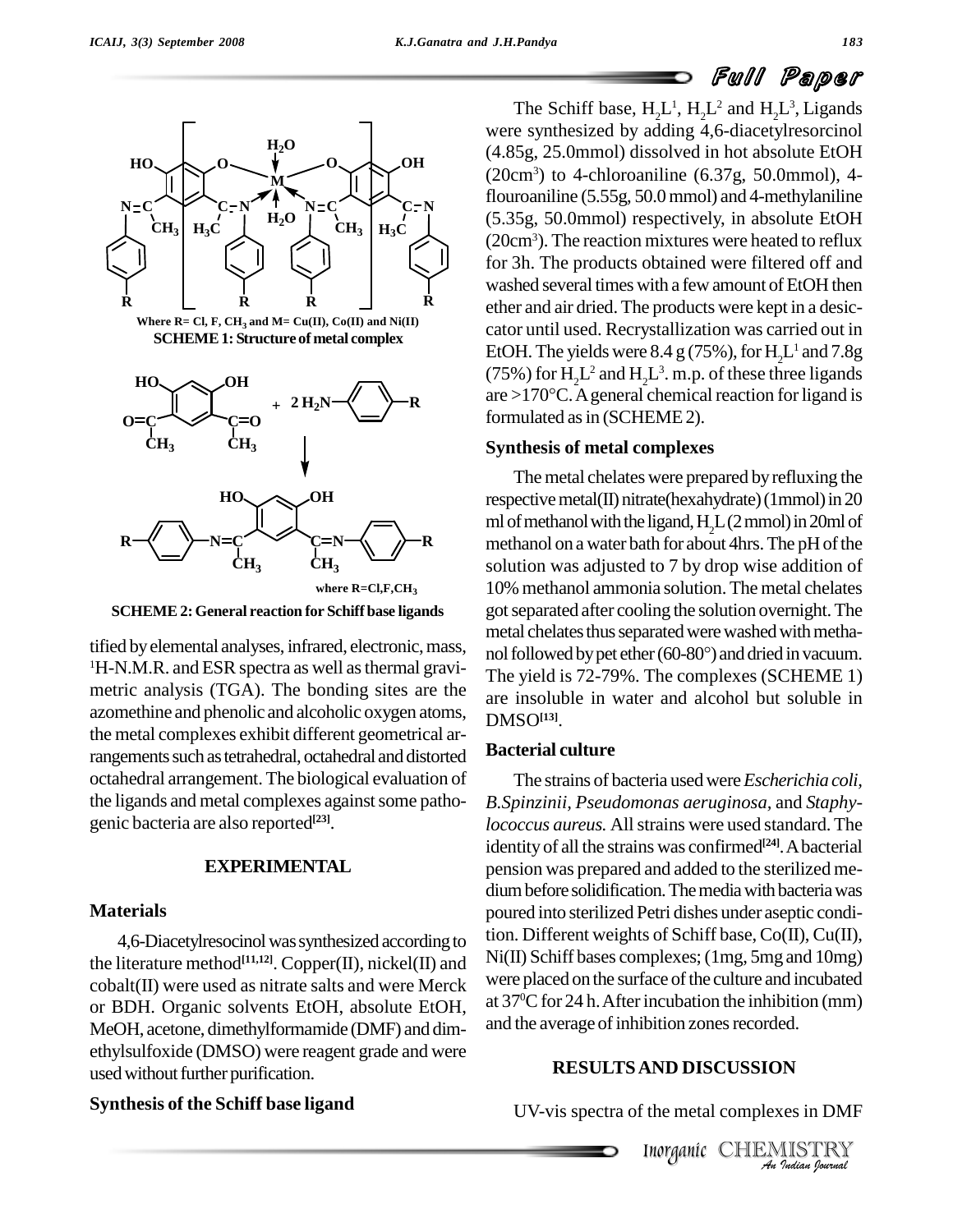|  | Full Paper c |  |
|--|--------------|--|
|--|--------------|--|

**TABLE1:The analytical and physicaldata ofthe ligandand metal complexes**

| <b>Ligand</b> or<br>complex |                         | Formula                         | M.W.   | <b>Color</b>     | Yield<br>$(\%)$ | m.p.<br>(C) | Elemental analysis, %<br>found/(Calcd) |                |                |                |
|-----------------------------|-------------------------|---------------------------------|--------|------------------|-----------------|-------------|----------------------------------------|----------------|----------------|----------------|
|                             |                         |                                 |        |                  |                 |             | $\mathbf C$                            | $\bf H$        | N              | M              |
| $\mathbf{1}$                | $H_2L^1$                | $C_{22}H_{18}Cl_2N_2O_2$        | 413.3  | Reddish<br>brown | 75%             | 170         | 63.90<br>(63.93)                       | 4.37<br>(4.39) | 6.75<br>(6.78) |                |
| $\overline{c}$              | $H_2L^2$                | $C_{22}H_{18}F_{2}N_{2}O_{2}$   | 380.39 | Reddish<br>brown | 75%             | 210         | 69.44<br>(69.46)                       | 4.73<br>(4.77) | 7.34<br>(7.36) |                |
| 3                           | $H_2L^3$                | $C_{24}H_{24}N_2O_2$            | 372.46 | Reddish<br>brown | 75%             | 190         | 77.36<br>(77.39)                       | 6.47<br>(6.49) | 7.49<br>(7.52) |                |
| 4                           | $[NiL^1(H_2O)]_n$       | $C_{44}H_{34}Cl_4N_4NiO_4$      | 883.27 | Green            | 78%             | $>300$      | 59.78<br>(59.83)                       | 3.85<br>(3.88) | 6.33<br>(6.34) | 6.61<br>(6.65) |
| 5                           | $[NiL^{2}(H_{2}O)]_{n}$ | $C_{44}H_{34}F_4N_4NiO_4$       | 817.45 | Green            | 76%             | $>300$      | 64.61<br>(64.65)                       | 4.17<br>(4.19) | 6.83<br>(6.85) | 7.13<br>(7.18) |
| 6                           | $[NiL^{3}(H_{2}O)]_{n}$ | $C_{48}H_{46}N_4NiO_4$          | 801.6  | Green            | 75%             | $>300$      | 71.90<br>(71.92)                       | 5.75<br>(5.78) | 6.96<br>(6.99) | 7.28<br>(7.32) |
| 7                           | $[CuL1(H2O)]n$          | $C_{44}H_{34}Cl_4CuN_4O_4$      | 888.12 | Deep<br>brown    | 79%             | $>300$      | 59.47<br>(59.50)                       | 3.82<br>(3.86) | 6.28<br>(6.31) | 7.12<br>(7.16) |
| $8\,$                       | $[CuL2(H2O)]n$          | $C_{44}H_{34}CuF_{4}N_{4}O_{4}$ | 822.3  | Deep<br>brown    | 78%             | $>300$      | 64.24<br>(64.27)                       | 4.16<br>(4.17) | 6.79<br>(6.81) | 7.67<br>(7.73) |
| 9                           | $[CuL3(H2O)]n$          | $C_{48}H_{46}CuN_4O_4$          | 806.45 | Deep<br>brown    | 79%             | $>300$      | 71.48<br>(71.49)                       | 5.74<br>(5.75) | 6.93<br>(6.95) | 7.83<br>(7.88) |
| 10                          | $[CoL1(H2O)]n$          | $C_{44}H_{34}Cl_4CoN_4O_4$      | 883.51 | Reddish<br>brown | 72%             | $>300$      | 59.76<br>(59.81)                       | 3.84<br>(3.88) | 6.33<br>(6.34) | 6.60<br>(6.67) |
| 11                          | $[CoL2(H2O)]n$          | $C_{44}H_{34}CoF_{4}N_{4}O_{4}$ | 817.69 | Reddish<br>brown | 72%             | $>300$      | 64.60<br>(64.63)                       | 4.17<br>(4.19) | 6.81<br>(6.85) | 7.17<br>(7.21) |
| 12                          | $[CoL3(H2O)]n$          | $C_{48}H_{46}CoN_4O_4$          | 801.84 | Reddish<br>brown | 69%             | >300        | 71.89<br>(71.90)                       | 5.75<br>(5.78) | 6.97<br>(6.99) | 7.28<br>(7.35) |

**TABLE2: <sup>1</sup>HNMRspectraldata ofligandandmetal complexes**

recorded on NETZSCHTGA-DTA/DSC instrument.

| g<br>R         | $h_0^b$<br>'N⊐<br>Ή, | b<br>Эн<br>.<br>2Н3          | g<br>R                      |                      |
|----------------|----------------------|------------------------------|-----------------------------|----------------------|
| Assignment     | $H_2L^1$             | $H_2L^2$                     | $H_2L^3$                    | <b>Complexes</b>     |
| $H^a$          |                      | $2.1(6H)$ $2.1(6H)$          | 2.1(6H)                     | 2.1(6H)              |
| $H^b$          |                      |                              | 12.92(1H)12.92(1H)12.92(1H) |                      |
| H <sup>c</sup> |                      | 6.36(1H) $6.36(1H)$ 6.36(1H) |                             | 6.36(1H)             |
| $H^d$          |                      | 7.64(1H) 7.64(1H) 7.64(1H)   |                             | 7.64(1H)             |
| $H^e$          |                      | 6.61(2H) 6.61(2H) 6.61(2H)   |                             | 6.61(2H)             |
| $H^f$          |                      | $7.0(2H)$ $7.0(2H)$          | 7.0(2H)                     | 7.0(2H)              |
| $H^g$          |                      |                              | 2.35(6H)                    | 2.35(6H)<br>complex) |

 $\frac{1}{2}$ ing TMS as internal standard. Mass spectra were re-In Thus as internal standard. Mass spectra we<br>corded at QP 2010 Shimadzu GCMS Spectron<br>
Ind ESR was recorded on E-112 ESR Spectron<br>
It X-band microwave frequency (9.5 GHz) with<br>
ivity of 5×10<sup>10</sup> ΔH spins. TG and DT analys were recorded on a Jasco 550 Spectrophotometer. IR spectra of the ligands and their metal complexes, as KBr discs, were recorded on an 8400 FTIR Simadzu Spectrometer. <sup>1</sup>HNMR spectra of the ligand and its complexes, in DMSO-d6, were recorded on aBruker Avance II 400 Spectrometer at room temperature usrig TWS as internal standard. Mass spectra were related to  $H^c$ ), 7.64 (1H, Ar-H<sup>d</sup>), 6.61 (2H, Ar-H<sup>e</sup>), 7.0(2H, Ar-<br>corded at QP 2010 Shimadzu GCMS Spectrometer. If the and 2.25 (2H, CH s) It is absented that the signa and ESR was recorded on E-112 ESR Spectrometer, at X-band microwave frequency  $(9.5$  GHz) with sensiand ESR was recorded on E-112 ESR Spectrometer,<br>at X-band microwave frequency (9.5 GHz) with sensi-<br>tivity of  $5\times10^{10}$   $\Delta$ H spins. TG and DT analyses<sup>[14]</sup> were

 $\overline{N}$  complexes,  $M^{1/2}$ , Ni(II), Cu(II), and Co(II). The ana-**<sup>O</sup> <sup>L</sup> <sup>M</sup> <sup>L</sup>** The reactions ofthe Schiff-base, <sup>H</sup>2L, with differ- ent metal ions produce <sup>a</sup> new series of binuclearmetal lytical and physical data of the Ligand and Metal complexes are listed in (TABLE1).

#### **Characterization of the ligands and metal complexes**

 $\frac{355(01)}{3}$  complex) m/e 412, m/e 380, m/e 372, confirming its formula Mass spectroscopy was performed on the  $H<sub>2</sub>L$ ligand to determine its molecular weight and fragmentation pattern. The molecular ion peak was observed at weight (FW) 413, 380, 372 for  $\mathrm{H}_{2}\mathrm{L}^{1}, \mathrm{H}_{2}\mathrm{L}^{2}$  and  $\mathrm{H}_{2}\mathrm{L}^{3}$ respectively. Which are same as the calculated m<sup>+</sup> values. The general schematic fragmentation of the ligand is depicted in (SCHEME 3).

> The  ${}^{1}$ H NMR spectrum of  $H_{2}$ L and complexes in DMSO-d6 (TABLE 2) showed signals at  $\delta$  (ppm) 2.1 (3H, CH<sub>3</sub>ª), 12.92 (1H, OH-phenolic<sup>b</sup>), 6.36 (1H, Ar-DMSO-d6 (TABLE 2) showed signals at  $\delta$  (ppm) 2.1<br>(3H, CH,<sup>a</sup>), 12.92 (1H, OH-phenolic<sup>b</sup>), 6.36 (1H, Ar-<br>H°), 7.64 (1H, Ar-H<sup>a</sup>), 6.61 (2H, Ar-H°), 7.0(2H, Ar-H<sup>f</sup>), and 2.35 (3H,  $CH_3^s$ ). It is observed that the signal due to the proton (12.92, phenolic-OH $\text{^{b}}$ ) completely disappeared on adding  $D_2O$ , while the other signals still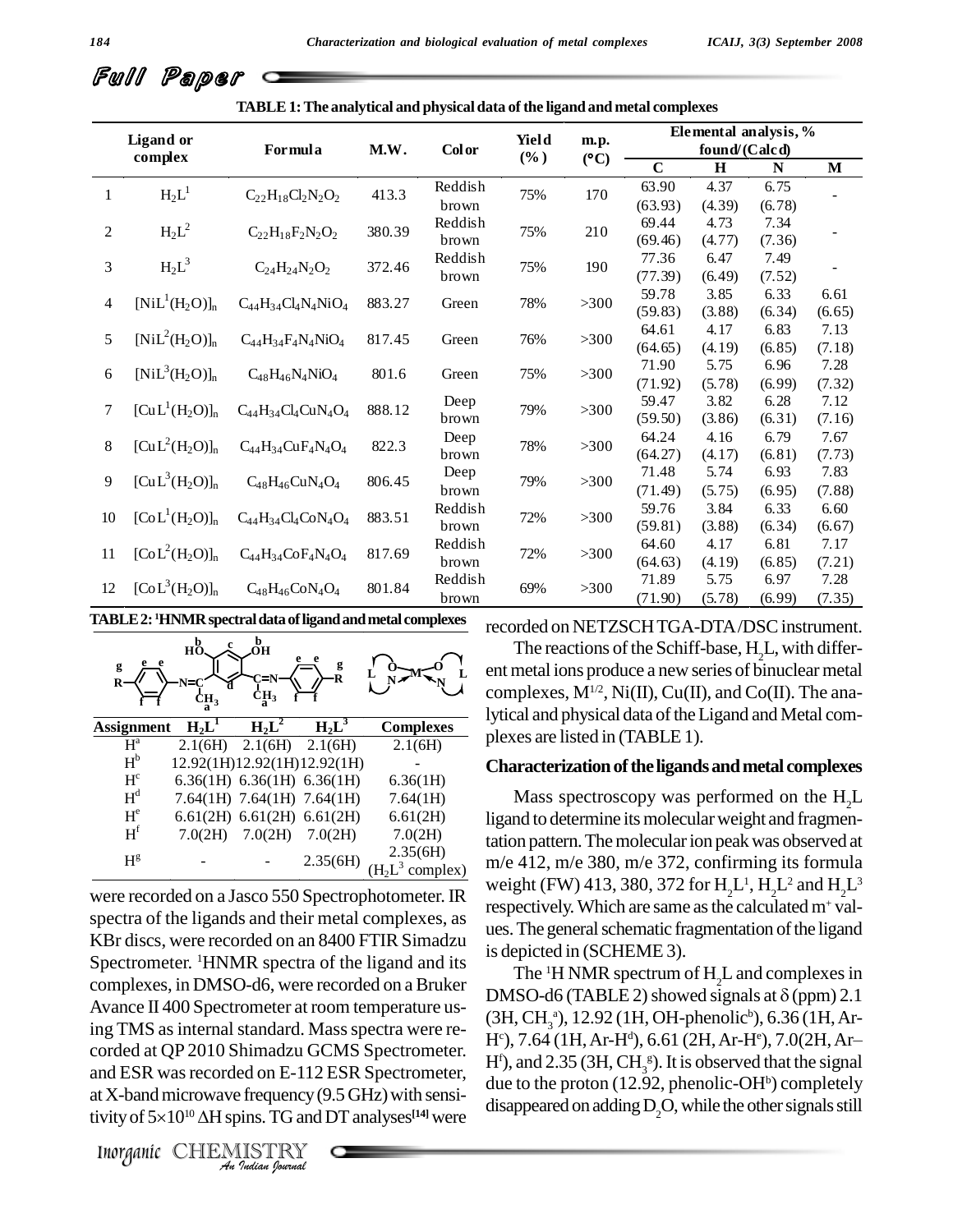# Full Paper

exist at their expected positions. The integral ratio of the protons is in agreement with the expected structure of the ligand and metal complex<sup>[15]</sup>.

The IR spectrum of the ligand shows a broad band at  $3430 \text{ cm}^{-1}$  due to the stretching vibrations of phenolic hydroxyl groups. The broadness is due to inter- the complexes show a shift of the  $v(C=N)$  band tomolecular hydrogen bonding between the phenolic groups and the azomethine groups. The band at 1246  $cm^{-1}$  is ascribed to the  $v(C-Q)$  stretching vibrations, is cular hydrogen bonding between the phenolic way<br>ps and the azomethine groups. The band at  $1246$  particles is ascribed to the  $v(C-O)$  stretching vibrations, in where the strong band observed at  $1610 \text{ cm}^{-1}$  is as-<br>the signed to the stretching vibrations of the azomethine group. The band for p-substitution at 686 & 770 **[16]**.

The characteristic bands of the infrared spectra the

metal complexes are listed in (TABLE 3). The IR spectra of complexes are listed in (TABLE 3). The IR spectra of complexes  $(4-12)$  exhibit a broad band around metal complexes are listed in (TABLE 3). The IR spectra of complexes (4–12) exhibit a broad band around<br>3200-3463 cm<sup>-1</sup> assigned to v(OH) of water molecules associated with the complex, which are also confirmed by elemental and thermal analyses. The IR spectra of associated with the complex, which are also confirmed<br>by elemental and thermal analyses. The IR spectra of<br>the complexes show a shift of the  $v(C=N)$  band towards lower wavenumbers of 1635-1665 cm<sup>-1</sup> compared with the free ligand band at 1680 cm-1 .Thisshift indicates coordination of the two azomethine groups to the metal ions. Coordination through the phenolic oxy-<br>gen after deprotonation is revealed by the appearance<br>of a band due to  $v(C-O)$  at much lower frequencies gen after deprotonation is revealed by the appearance  $(1205-1225 \text{ cm}^{-1})$  in all the complexes compared to





Inorganic CHEMIST<br>An Indian Io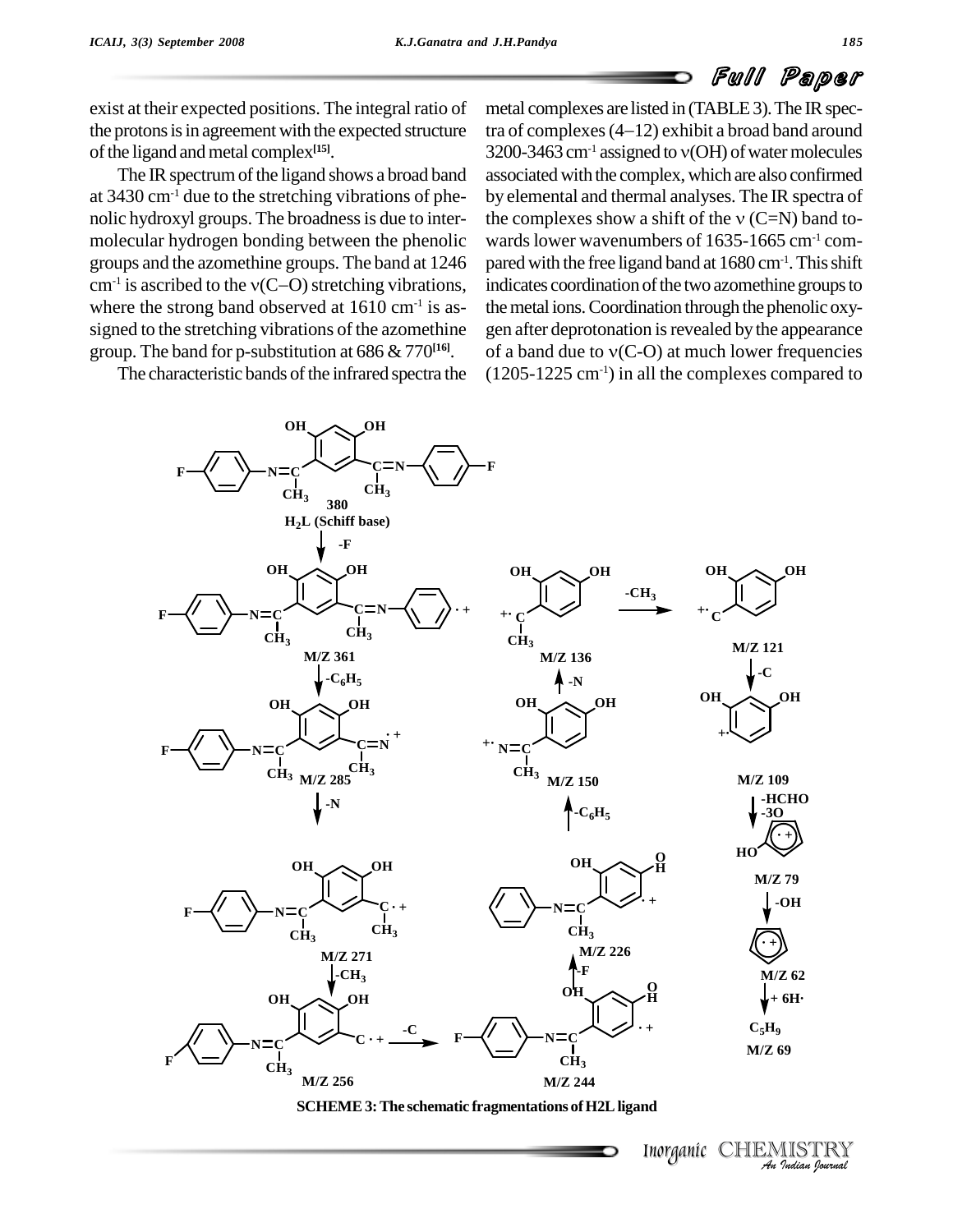## Full Paper

that of  $H<sub>1</sub>L(1236 cm<sup>-1</sup>)$ , suggesting that the hydroxyl groups of the Schiff-base coordinate<sup>[17]</sup> with the metal groups

loss is observed in all the divalent complexes<sup>[18]</sup>. The TI weight loss is found to be two mole of coordinated water per mole of the complex. Differential thermal analysis shows that one endothermic peak is observed in each complex. This indicates that the weight loss occurs in a  ${}^{4}T_{12}^{9}(P)(v3)$  transitions respectively. The v2/v1 ratio is single step. The loss of coordinated water occurs at 130<sup>o</sup>C for Cu(II), 140<sup>o</sup>C for Ni(II), 150<sup>o</sup>C for Co(II), oc complexes respectively.

The electronic spectrum of the ligand  $H_2L(10^{-3}M$  232<br>
20MF), shows mainly three bands at 210, 242 and <sup>3</sup>A<sub>2</sub><br>
1 and the to  $(H_a \rightarrow^1 A_1)$  and  $(H_b \rightarrow^1 A_1)$  transitions of tion in DMF), shows mainly three bands at  $210$ ,  $242$  and The electronic spectrum of the ligand  $H_2L(10^{-3}M$  232<br>in DMF), shows mainly three bands at 210, 242 and <sup>3</sup>A<sub>23</sub><br>370nm due to (<sup>1</sup>L<sub>a</sub>  $\rightarrow$ <sup>1</sup>A<sub>1</sub>) and (<sup>1</sup>L<sub>b</sub>  $\rightarrow$ <sup>1</sup>A<sub>1</sub>) transitions of tion

**TABLE 3:The characterization bands ofthe infrared spectrumof H2L, and their metal complexes**

|                | trum of H <sub>2</sub> L, and their metal complexes   |                     |       |                  |                              |                                                                                                                                                                                                                        |
|----------------|-------------------------------------------------------|---------------------|-------|------------------|------------------------------|------------------------------------------------------------------------------------------------------------------------------------------------------------------------------------------------------------------------|
|                | Ligand or complex (Phenolic or $v(C=N)v(M-O)v(M-N)$ ) | -OH<br>crystalline) |       |                  |                              | $17390 \text{ cm}^{-1}$ which may be assign<br>of three transitions ${}^{2}B_{10} \rightarrow {}^{2}A$<br><sup>2</sup> B <sub>1s</sub> $\rightarrow$ <sup>2</sup> E <sub>s</sub> in a distorted octahedra <sup>2</sup> |
| $\mathbf{1}$   | $H_2L^1$                                              | 3430br              | 1680s |                  |                              | on the magnetic data and electron                                                                                                                                                                                      |
| $\overline{c}$ | $H_2L^2$                                              | 3409br              | 1680s |                  |                              | hedral geometries have been prop                                                                                                                                                                                       |
| 3              | $H_2L^3$                                              | 3356br              | 1680s |                  |                              | plexes.                                                                                                                                                                                                                |
| 4              | $[NiL^1(H_2O)]_n$                                     | 3240br              | 1654s | 558m             | 390w                         | ESR spectrum of $Cu (II)$ com                                                                                                                                                                                          |
| 5              | $[NiL^2(H_2O)]_n$                                     | 3370br              | 1660s | 467m             | 372w                         | room temperature using DPPH                                                                                                                                                                                            |
| 6              | $[NiL^{3}(H_{2}O)]_{n}$                               | 3380br              | 1640s | 495 <sub>m</sub> | $\qquad \qquad \blacksquare$ | spectrum consists of a single inten                                                                                                                                                                                    |
| 7              | $[\text{CuL}^1(\text{H}_2\text{O})]_n$                | 3463br              | 1635s | 467m             | 365w                         | has been found to be 2.0027, whi                                                                                                                                                                                       |
| 8              | $[CuL2(H2O)]n$                                        | 3430br              | 1653s | 455m             | 370w                         | free electron value <sup>[22]</sup> . This indica                                                                                                                                                                      |
| 9              | $[CuL3(H2O)]n$                                        | 3433br              | 1645s | 465m             | 372w                         | electron is largely localized on the                                                                                                                                                                                   |
| 10             | $[CoL1(H2O)]n$                                        | 3200 <sub>br</sub>  | 1645s | 504m             | 346w                         | <b>Antibacterial activity</b>                                                                                                                                                                                          |
| 11             | $[CoL2(H2O)]n$                                        | 3233m               | 1652s | 416m             |                              |                                                                                                                                                                                                                        |
| 12             | $[CoL3(H2O)]n$                                        | 3238br              | 1655s | 480m             | 370w                         | TABLE 4 exhibits the zone of                                                                                                                                                                                           |
|                | S=Strong, w=weak, m=medium and br=broad.              |                     |       |                  |                              | hibition of the Schiff base which                                                                                                                                                                                      |

ions.<br>Thermo gravimetric analysis shows that the weight lecular CT from the phenyl ring to the azomethine group. the phenyl ring and  $\pi$ - $\pi$ <sup>\*</sup> transition within the C=N group.In addition, a broad band at 410nmis due to the the phenyl ring and  $\pi$ - $\pi$ <sup>\*</sup> transition within the C=N group. In addition, a broad band at 410nm is due to the n- $\pi$ <sup>\*</sup> transition which is overlapping with the intermolecular CT from the phenyl ring to the azomethine group.

> -3M 23256 and 29412 cm-1 .These bands are correlated to The electronic spectrum of Co (II) complex has multiple bands observed at 20000-19230, 16393-5625 and 7143 cm-1 . These bands are ascribed to multiple bands observed at 20000-19230, 16393-5625<br>and 7143 cm<sup>-1</sup>. These bands are ascribed to<br><sup>4</sup>T<sub>1g</sub>(F) $\rightarrow$ <sup>4</sup>T<sub>2g</sub>(v1); <sup>4</sup>T<sub>1g</sub>(F) $\rightarrow$ <sup>4</sup>A<sub>2g</sub> (v2)and <sup>4</sup>T<sub>1g</sub>(F) $\rightarrow$ and 7143 cm<sup>-1</sup>. These bands are ascribed to<br><sup>4</sup>T<sub>1g</sub>(F) $\rightarrow$ <sup>4</sup>T<sub>1g</sub>(V1); <sup>4</sup>T<sub>1g</sub>(F) $\rightarrow$ <sup>4</sup>A<sub>2g</sub> (v2)and <sup>4</sup>T<sub>1g</sub>(F) $\rightarrow$ <br><sup>4</sup>T<sub>1g</sub>(P)(v3) transitions respectively. The v2/v1 ratio is in the range. 295-2.187, which is consistent with the octahedral geometry **[19]**. The Ni(II) complex hasthree spin allowed transitions at 10000, 18518, 20833-  ${}^{3}A_{2g} \rightarrow {}^{3}T_{2g}$ ;  ${}^{3}A_{2g} \rightarrow {}^{3}T_{1g}$ (F) and  ${}^{3}A_{2g} \rightarrow {}^{3}T_{1g}$ (P) transitions respectively in an octahedral stereochemistry<sup>[20]</sup>. The electronic spectrum of Cu(II) complex shows a multiple structured broad band in the range 13250- 17390 cm-1 which may be assigned as a combination of three transitions  ${}^{2}B_{1g} \rightarrow {}^{2}A_{2g}$ ;  ${}^{2}B_{1g} \rightarrow {}^{2}B_{2g}$  and  ${}^{2}\text{B}_{1g}{\rightarrow} {}^{2}\text{E}_{g}$  in a distorted octahedral geometry<sup>[21]</sup>. Based on themagnetic data and electronic spectral data octa hedral geometries have been proposed for all the com plexes.

 $(H_2O)$ <sub>n</sub> 3370br 1660s 467m 372w room temperature using DPPH as the standard. The  $(H_2O)$ <sub>n</sub> 3463br 1635s 467m 365w has been found to be 2.0027, which is greater than the  $(H_2O)$ <sup>n</sup> 3430br 1653s 455m 370w free electron value<sup>[22]</sup>. This indicates that the unpaired  $(H_2O)$ <sup>n</sup> 3433br 1645s 465m 372w electron is largely localized on the metal ion. ESR spectrum of  $Cu$  (II) complex was recorded at spectrum consists of a single intense signal. The g value

TABLE 4 exhibits the zone of bacterial growth in-<br>hibition of the Schiff base which synthesized from

| Compound/Organism |                           |                          | E-Coli E-aeroges | <b>B.spinzinii</b> | Pseudomonas aeruginosa | Staphylococcus aureus |  |  |  |
|-------------------|---------------------------|--------------------------|------------------|--------------------|------------------------|-----------------------|--|--|--|
|                   |                           | Zone of inhibition in mm |                  |                    |                        |                       |  |  |  |
|                   | $H_2L$                    |                          |                  |                    |                        |                       |  |  |  |
|                   | $H_2L^2$                  |                          |                  |                    |                        |                       |  |  |  |
|                   | $H_2L^2$                  |                          |                  |                    |                        |                       |  |  |  |
|                   | $[NiL^1(H_2O)]_n$         |                          |                  |                    |                        |                       |  |  |  |
|                   | $[NiL^{2}(H_{2}O)]_{n}$   |                          |                  |                    |                        |                       |  |  |  |
|                   | $[NiL^{3}(H_{2}O)]_{n}$   |                          |                  |                    |                        |                       |  |  |  |
|                   | $[CuL1(H2O)]n$            |                          |                  |                    |                        |                       |  |  |  |
| χ                 | $[CuL2(H2O)]n$            |                          |                  |                    |                        |                       |  |  |  |
| 9                 | $[CuL3(H2O)]n$            |                          |                  |                    |                        |                       |  |  |  |
| 10                | $[CoL1(H2O)]n$            |                          |                  |                    |                        |                       |  |  |  |
| 11                | $[CoL2(H2O)]n$            |                          |                  |                    |                        |                       |  |  |  |
| 12                | $[Col3(H2O)]n$            |                          |                  |                    |                        |                       |  |  |  |
|                   | E.Coli = Escherichia coli |                          |                  |                    |                        |                       |  |  |  |
| Inorganic         |                           |                          |                  |                    |                        |                       |  |  |  |
|                   | An Indian Nournal         |                          |                  |                    |                        |                       |  |  |  |

**TABLE4:Antibacterial activities ofligand and metal complexes**